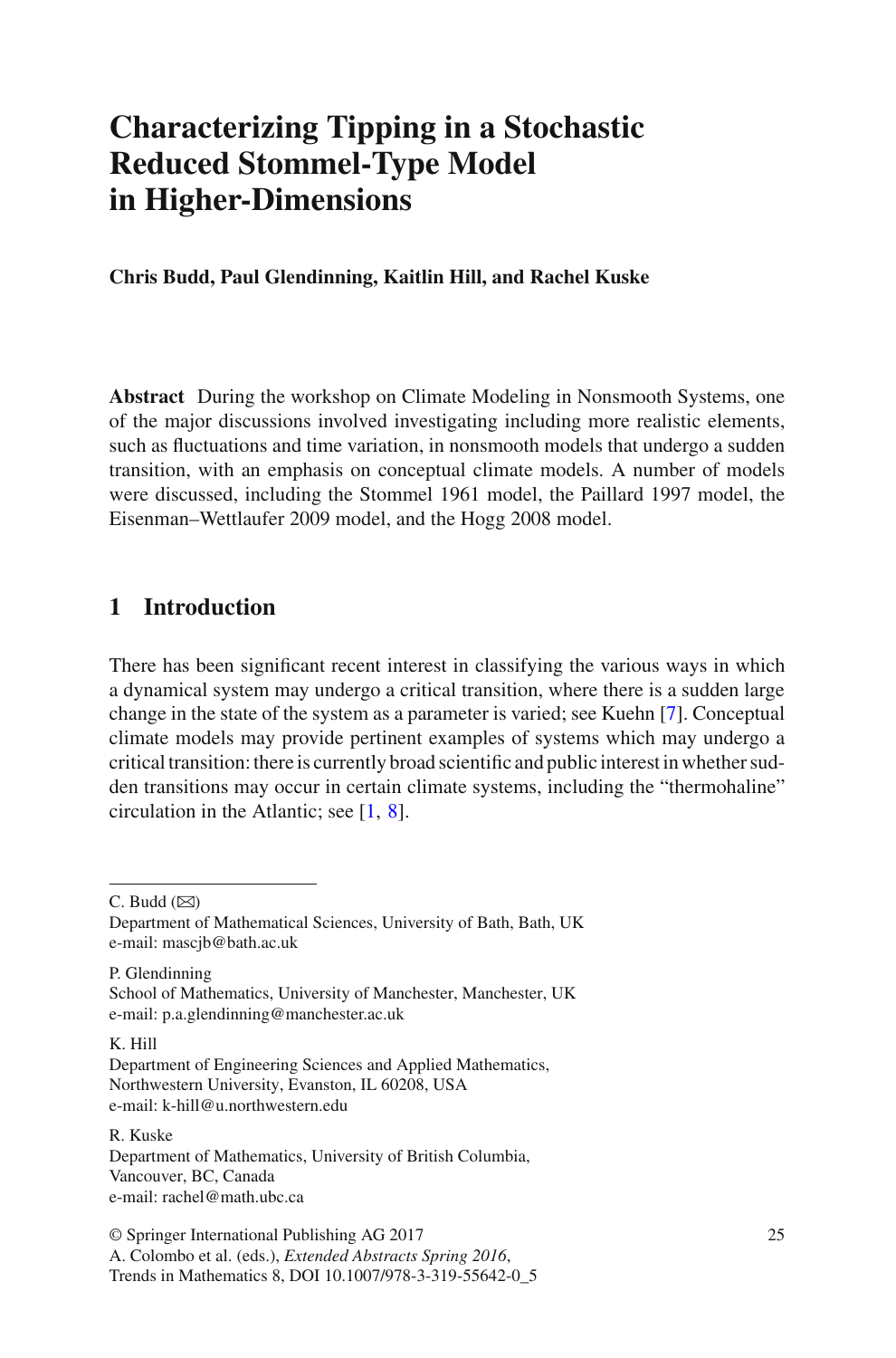### **2 The Stommel 1961 Model**

During the workshop one major discussion involved investigating how fluctuations influence tipping in nonsmooth models. For example, in the case of periodic fluctuations Zhu, Kuske, and Erneux studied how the frequency of additive periodic forcing affects the timing of tipping from a smooth saddle-node bifurcation in a canonical system with a slowly drifting bifurcation parameter; see [15].

Given the range of conceptual models that include non-smooth dynamics in climate dynamics [5, 6, 10, 14], one could also ask how different type of fluctuations and time dependence will influence their behaviour. Here, we give a description of the Stommel model, as an illustration of the appearance of nonsmooth dynamics in climate models; see details in [14]. The Stommel model is a conceptual model of the ocean's thermohaline circulation, which is a part of the global ocean circulation that drives global ocean currents via density gradients determined by salt and heat fluxes; see Rahmstorf [12] for a brief description of the thermohaline circulation, and Dijkstra [3] for an expository analysis of the dynamics of the Stommel model.

In Stommel's model the Northern Hemisphere is represented by two well-mixed ocean boxes connected on the surface by an overflow and at the bottom by a capillary tube [14]; see Fig. 1. The temperature and salinity in the polar region box are given by  $T_p$  and  $S_p$ , respectively. Likewise, the temperature and salinity in the equatorial box are given by  $T_e$  and  $S_e$ . The equations for the model can be expressed in dimensionless form, after rescaling Dijkstra [3], as

$$
\frac{dT}{dt} = \eta_1 - T(1 + |T - S|),
$$
  
\n
$$
\frac{dS}{dt} = \eta_2 - S(\eta_3 + |T - S|),
$$



**Fig. 1** Diagram of the two-box Stommel model, based on [14, Fig. 5]:  $(T_e, S_e)$  represent equatorial temperature and salinity, respectively, and  $(T_p, S_p)$  represent polar temperature and salinity. The boxes are connected on top by an overflow and on the bottom by a capillary tube. The flow rate between the two boxes is assumed to be equal and of opposite signs through the overflow and capillary tube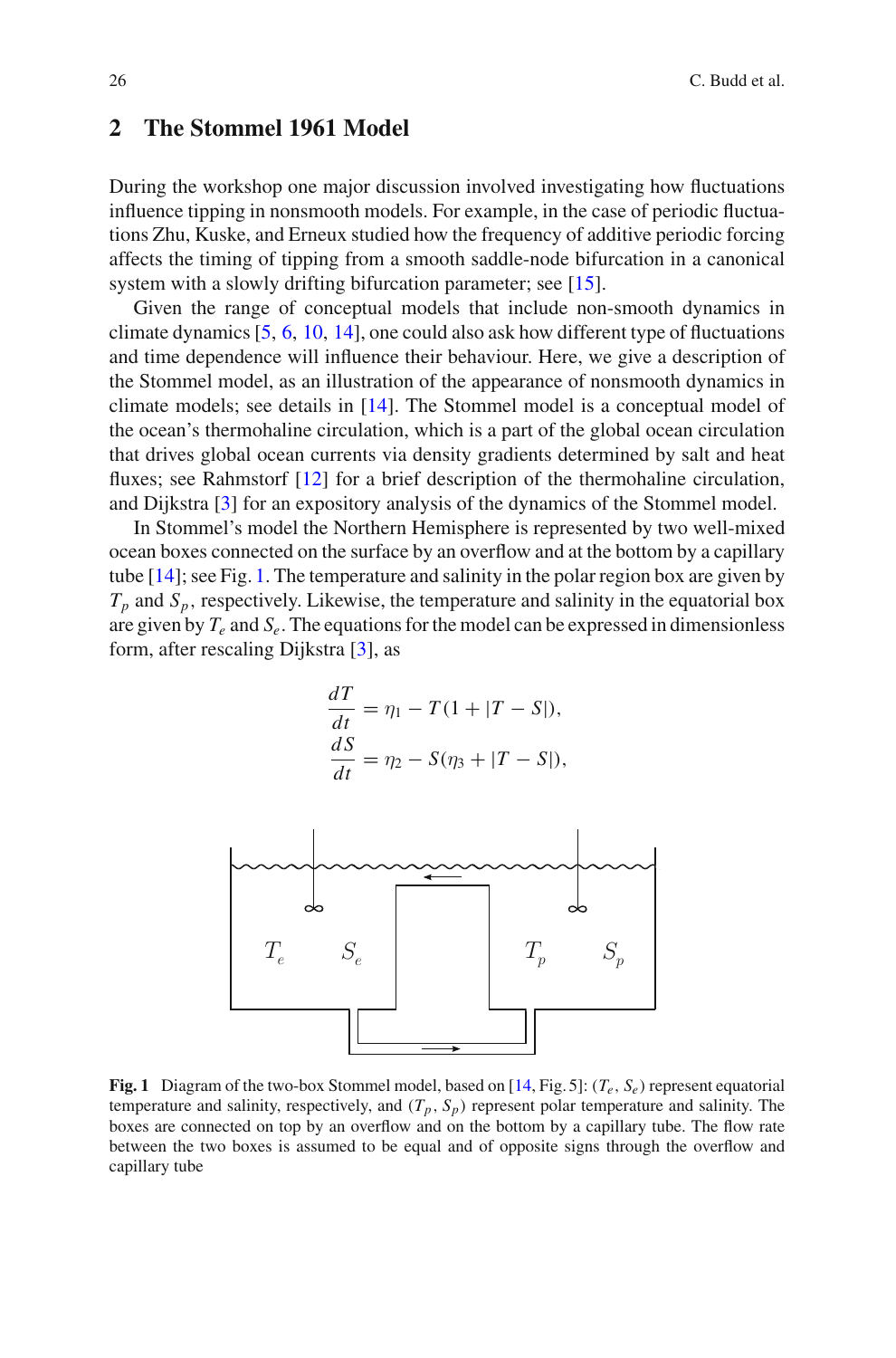where  $T \equiv T_e - T_p$  represents the temperature difference between the equatorial and polar boxes,  $S \equiv S_e - S_p$  represents the corresponding salinity difference, and  $(n_1, n_2, n_3)$  are constants.

The Stommel model is of particular interest in the context of conceptual climate models due to the fact that the hysteresis observed in the model has consistently been observed in models with increased complexity as well, in certain parameter ranges in several intermediate-complexity models [13] and in some global circulation models [4, 9]. This consistency of results throughout the hierarchy of model complexity has lead to significant scientific consensus on the possibly that hysteresis is physically possible in the system [11].

Mathematically, the Stommel model is a nonsmooth system, with a switch wherever  $T = S$ . To simplify the location of the switch, one may define  $V = T - S$  so that the system becomes

$$
\frac{dT}{dt} = \eta_1 - T(1 + |V|),\tag{1}
$$

$$
\frac{dV}{dt} = \eta_1 - \eta_2 + \eta_3 (T - V) - T - V |V|.
$$
 (2)

There are two fold bifurcations in the  $(\eta_2, V)$  plane, one smooth and one nonsmooth; we are ultimately interested in determining which terms of the model are essential to this behavior and how one might embed similar bifurcation behavior in a higherdimensional system. For the physically interesting values of the parameters, the Stommel model has either one or three fixed points. As the parameter  $\eta_2$  varies, two of these experience a boundary equilibrium bifurcation (BEB) when  $V = 0$  leading to a non-smooth fold bifurcation where both are annihilated/created [2]. The nature of this transition can be studied through normal form analysis, presented in [2, Chap. 5]. One of these fixed points coalesces with the third at a standard smooth saddle node bifurcation. For other values of the parameters  $\eta_1$  and  $\eta_3$ , the BEB leads instead to a persistence of the fixed point, again in line with the normal form analysis in [2]. We are ultimately interested in determining which terms of the model are essential to this behavior and how one might embed similar bifurcation behavior in a higherdimensional system. It is also of interest as to whether some of the more subtle dynamics associated with the nonsmooth bifurcation is realistic in a climate model. We can also explore whether similar behaviour is observed in more regular systems, for example, if the |*V*| term is replaced by  $\sqrt{\epsilon^2 + V^2}$ ,  $\epsilon > 0$ .

#### **3 Workshop Discussion and Preliminary Steps**

The discussion and ongoing study of the workshop participants centers on the idea of generating a reduced form of the Stommel model and determining possible behaviors of models with similar characteristics in higher dimensions. The goal of identifying an appropriate reduced model is to provide a well-understood basis upon which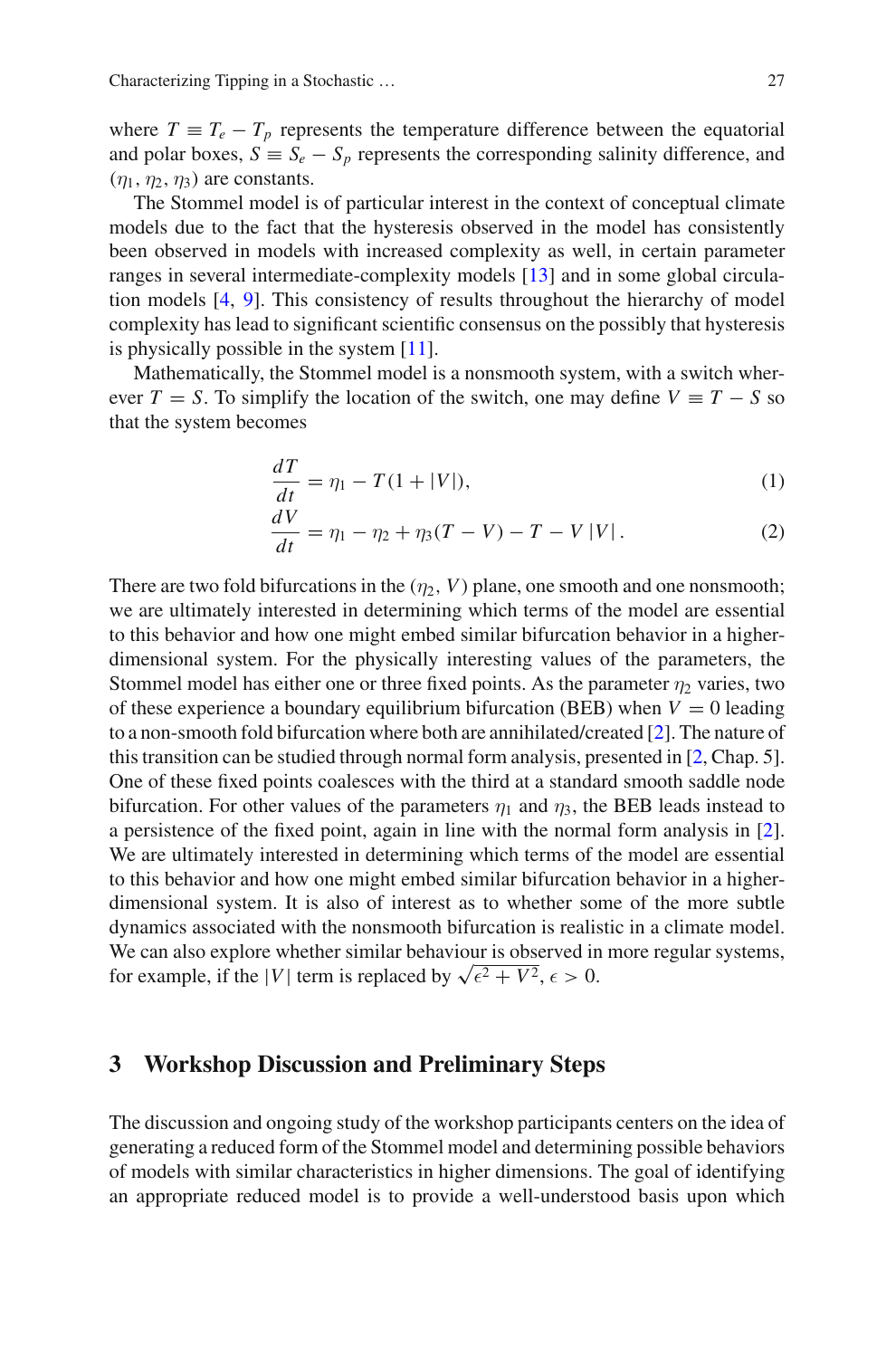more realistic fluctuations and time dependence can be built. In this section we outline the preliminary steps we have begun to take toward embedding the dynamics of the Stommel model in higher dimensions. Certainly the nonsmooth fold, and resulting hysteresis, observed in the Stommel model is generic to BEBs in many higher dimensional nonsmooth systems [2]. However, it is not clear at present whether the hysteretic behaviour identified by Dijkstra in experimental runs of global ocean circulation models, is due to a BEB as modelled in the Stommel system, or to the more usual mechanisms seen in smooth systems, associated with the existence of multiple saddle node bifurcations.

Our first step was to determine the reduced form of the Stommel model in one dimension,

$$
\frac{dx}{dt} = -(\mu + 1) + 2|x| - H(x)x^2,
$$

where  $H(x)$  is the Heaviside function. This equation retains the Stommel model skeleton and has no attractors other than the stationary points. In two dimensions, the bifurcations in the original bifurcation diagram (one smooth fold and one nonsmooth fold) are preserved if the terms of the system  $(1)$ ,  $(2)$  are reduced to

$$
\frac{dT}{dt} = \eta_1 - T(1 + |V|),
$$
  

$$
\frac{dV}{dt} = \eta_1 - \eta_2 - T,
$$

which can be shown using the trace and determinant of the Jacobian.

At the workshop we also discussed possible behaviors of maps with similar forms. Going forward, we have begun working on classifying behavior which may occur in higher dimensional versions of the reduced Stommel model without changing the projected dynamics in the  $(\eta_2, V)$  plane. Future planned steps include investigating the influence of fluctuations and additional time variation.

### **References**

- 1. P. Ashwin et al., Tipping points in open systems: bifurcation, noise-induced and rate-dependent examples in the climate system. Philos. Trans. R. Soc. A **370**, 1166–1184 (2012)
- 2. M. di Bernardo et al., *Piecewise-Smooth Dynamical Systems: Theory and Applications* (Springer, Berlin, 2009)
- 3. H. Dijkstra, *Nonlinear Climate Dynamics* (Cambridge University Press, New York, 2013)
- 4. S. Drijfhout et al., Catalogue of abrupt shifts in intergovernmental panel on climate change climate models. Proc. Natl. Acad. Sci. USA **112**, E5777–E5786 (2015)
- 5. I. Eisenman, J. Wettlaufer, Nonlinear threshold behavior during the loss of Arctic sea ice. Proc. Natl. Acad. Sci. USA **106**, 28–32 (2009)
- 6. A. Hogg, Glacial cycles and carbon dioxide: a conceptual model. Geophys. Res. Lett. **35**, L01701 (2008)
- 7. C. Kuehn, A mathematical framework for critical transitions: bifurcations, fast-slow systems and stochastic dynamics. Phys. D: Nonlinear Phenom. **240**, 1020–1035 (2011)